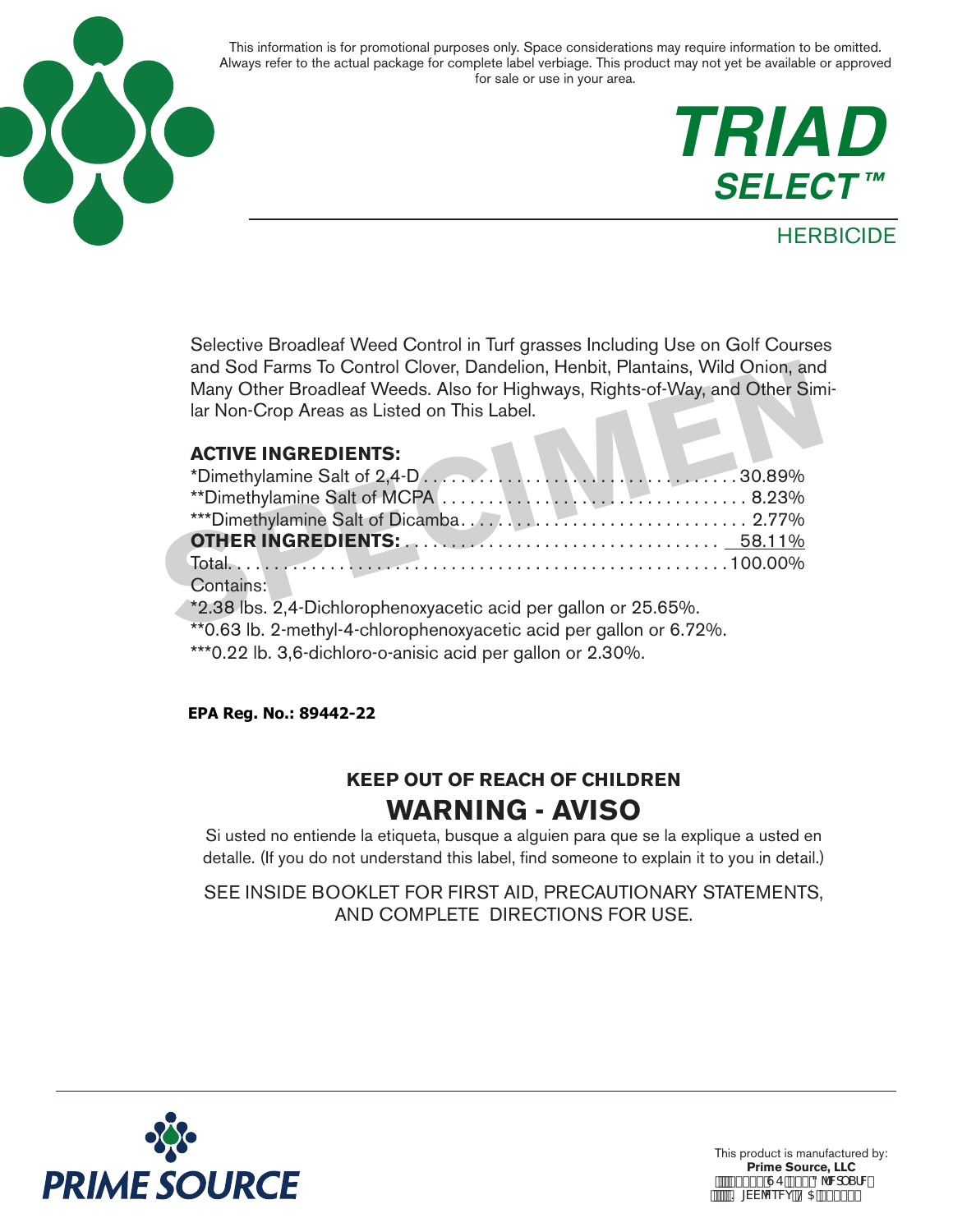



# **HERBICIDE**

| <b>FIRST AID</b>                                                                                      |                                                                                                                                                                                                                                                  |  |  |  |
|-------------------------------------------------------------------------------------------------------|--------------------------------------------------------------------------------------------------------------------------------------------------------------------------------------------------------------------------------------------------|--|--|--|
| <b>IF IN EYES:</b>                                                                                    | . Hold eye open and rinse slowly and gently with water for 15 to 20<br>minutes.<br>• Remove contact lenses, if present, after first 5 minutes, then con-<br>tinue rinsing eye.<br>• Call a poison control center or doctor for treatment advice. |  |  |  |
| <b>IF ON SKIN OR</b><br><b>CLOTHING:</b>                                                              | • Take off contaminated clothing.<br>• Rinse skin immediately with plenty of water for 15 to 20 minutes.                                                                                                                                         |  |  |  |
|                                                                                                       | • Call a poison control center or doctor for treatment advice.                                                                                                                                                                                   |  |  |  |
| <b>IF SWALLOWED:</b><br>• Call a poison control center or doctor immediately for treatment<br>advice. |                                                                                                                                                                                                                                                  |  |  |  |
| • Have person sip a glass of water if able to swallow.                                                |                                                                                                                                                                                                                                                  |  |  |  |
| • DO NOT induce vomiting unless told to do so by a poison control<br>center or doctor.                |                                                                                                                                                                                                                                                  |  |  |  |
| • DO NOT give anything by mouth to an unconscious person.                                             |                                                                                                                                                                                                                                                  |  |  |  |
| <b>HOT LINE NUMBER</b>                                                                                |                                                                                                                                                                                                                                                  |  |  |  |
| Have the product label with you when calling a poison control center or doctor, or going              |                                                                                                                                                                                                                                                  |  |  |  |
| for treatment. For emergency information concerning this product, call the National                   |                                                                                                                                                                                                                                                  |  |  |  |
| Pesticides Information Center (NPIC) at 1-800-858-7378 seven days a week, 6:30 a.m.                   |                                                                                                                                                                                                                                                  |  |  |  |
| to 4:30 p.m. Pacific Time (NPIC Website: www.npic.orst.edu). Outside of these times call              |                                                                                                                                                                                                                                                  |  |  |  |
| your poison control center at 1-800-222-1222.                                                         |                                                                                                                                                                                                                                                  |  |  |  |



This product is manufactured by: **Prime Source, LLC** #""\$' GE \$(&31W SfW ? [WWW]/ @5 \$)'')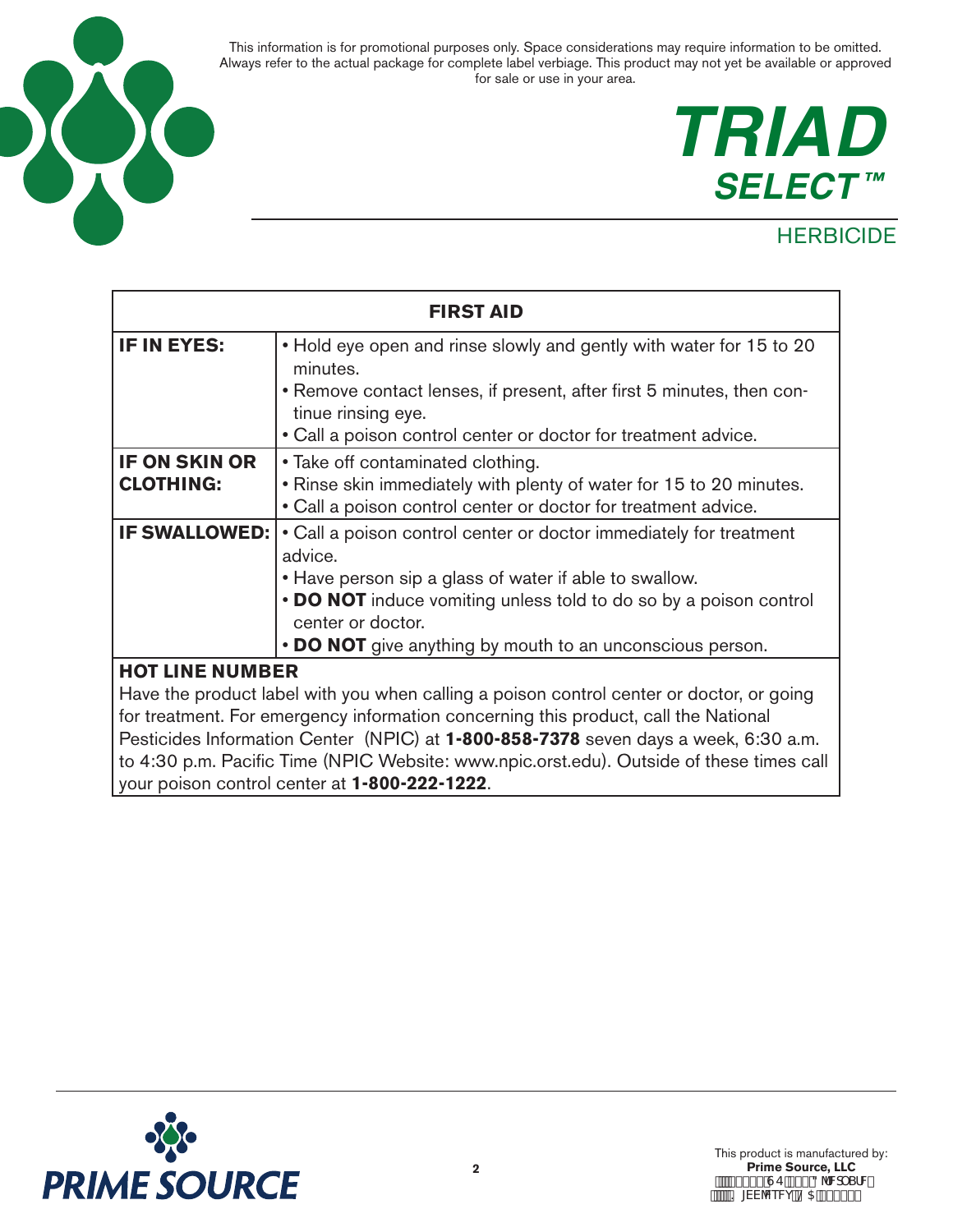



# **HERBICIDE**

#### **PRECAUTIONARY STATEMENTS HAZARDS TO HUMANS AND DOMESTIC ANIMALS**

**WARNING.** Causes substantial, but temporary eye injury. Causes skin irritation. Harmful if swallowed. Do not get in eyes, on skin or on clothing.

#### **PERSONAL PROTECTIVE EQUIPMENT (PPE)**

Wear protective eye wear (goggles, safety glasses face shield), coveralls over short sleeved shirt and short pants, socks, chemical resistant footwear, and chemical resistant gloves. Some materials that are chemical resistant to this product are barrier laminate, nitrile rubber, neoprene rubber, or Viton. For overhead exposure, wear chemical resistant headgear. When cleaning equipment, add a chemical resistant apron.

All mixers, loaders, applicators, and other handlers must wear:

- Long-sleeved shirt and long pants
- Shoes plus socks
- Protective eyewear (goggles, face shield, or safety glasses)
- Chemical-resistant gloves
- Chemical-resistant apron when mixing or loading, cleaning up spills or equipment, or otherwise exposed to the concentrate

Follow manufacturer's instructions for cleaning/maintaining PPE. If no such instructions for washables exist, use detergent and hot water. Keep and wash PPE separately from other laundry. Discard clothing and other absorbent materials that have been drenched or heavily contaminated with this product's concentrate. Do not reuse them.

#### **ENGINEERING CONTROLS**

When handlers use closed systems, or enclosed cabs, in a manner that meets or exceeds the requirements listed in the Worker Protection Standard (WPS) for agricultural pesticides [40 CFR 170.24(d)(4-6)], the handler PPE requirements may be reduced or modified as specified in the WPS.

## **USER SAFETY RECOMMENDATIONS**

#### **Users should:**

- Wash hands, face, and arms with soap and water before eating, drinking, chewing gum, using tobacco, or using the toilet.
- Remove clothing/PPE immediately if pesticide gets inside. Then wash thoroughly and put on clean clothing. If pesticide gets on skin, wash immediately with soap and water.
- Remove PPE immediately after handling this product. Wash the outside of gloves before removing. As soon as possible, wash thoroughly and change into clean clothing. Discard clothing and other absorbent materials that have been drenched or heavily contaminated with this product's concentrate. Do not reuse them.

#### **ENVIRONMENTAL HAZARDS**

This product is toxic to fish and aquatic invertebrates and may adversely affect non-target plants. Do not apply directly to water, to areas where surface water is present, or to intertidal areas below the mean high water mark. Drift and runoff may be hazardous to aquatic organisms in water adjacent to treated areas. Do not contaminate water when disposing of equipment washwaters or rinsate.

This product has properties and characteristics associated with chemicals detected in groundwater. The use of this chemical in areas where soils are permeable, particularly where the water table is shallow, may result in groundwater contamination. Application around a cistern or well may result in contamination of drinking water or groundwater.

Groundwater Contamination: Most cases of groundwater contamination involving phenoxy herbicides such as 2,4-D and MCPA have been associated with mixing/loading and disposal sites. Caution should be exercised when handling these herbicides at such sites to prevent contamination of groundwater supplies. Use of closed systems for mixing or transferring this pesticide will reduce the probability of spills. Placement of the mixing/loading equipment on an impervious pad to contain spills will help prevent groundwater contamination.



This product is manufactured by: **Prime Source, LLC** #""\$' GE \$(&31Wd SfW ? [WWW]/ @5 \$)'')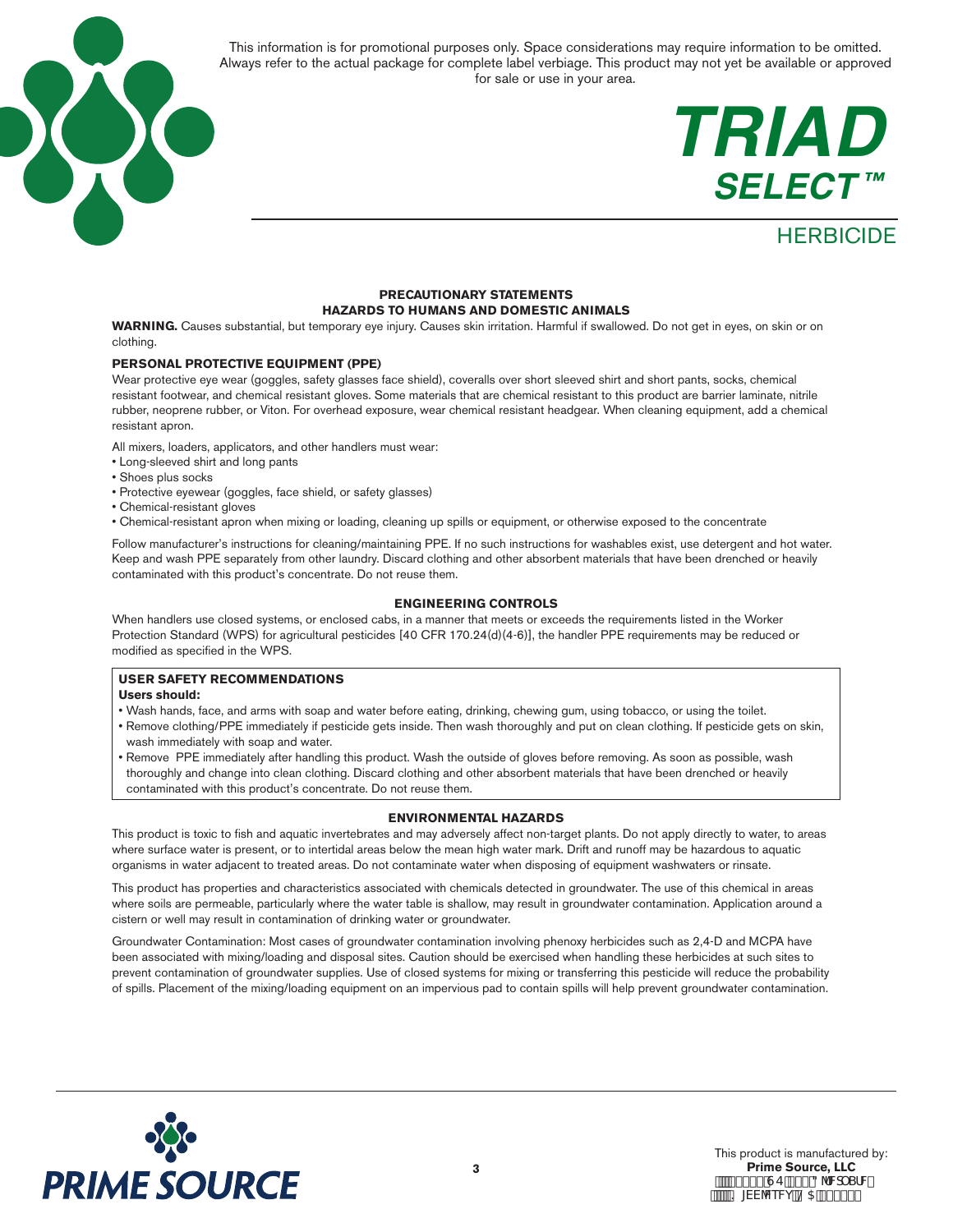



# **HERBICIDE**

## **DIRECTIONS FOR USE**

It is a violation of Federal law to use this product in a manner inconsistent with its labeling.

Read the entire label before using this product. Use strictly in accordance with the label precautionary statements and directions.

This product is for use on ornamental turf lawns (residential, industrial, and institutional), parks, cemeteries, athletic fields, golf courses (fairways, aprons, tees, and roughs), and similar turf areas. Also approved for use on sod farms.

For treatment of perennial weeds in turf areas, sod farms and non-cropland areas, the maximum number of broadcast applications per treatment site is two per year with a 30-day retreatment interval.

For treatment of woody plants in non-cropland areas, the maximum number of applications is limited to one per year (see the specific use site directions on this label.) Do not use this product in or near greenhouses.

Do not apply this product in a way that will contact workers or other persons, either directly or through drift. Only protected handlers may be in the area during application. For any requirements specific to your State or Tribe, consult the agency responsible for pesticide regulation.

Aerial application is prohibited.

Use of this product in certain portions of California, Oregon, and Washington is subject to the January 22, 2004 Order for injunctive relief in Washington Toxics Coalition, et al. v. EPA, C01-

0132C, (W.D. WA). For further information, please refer to EPA web site http://www.epa.gov/espp.

## **AGRICULTURAL USE REQUIREMENTS**

Use this product only in accordance with its labeling and with the Worker Protection Standard, 40 CFR Part 170. This Standard contains requirements for the protection of agricultural workers on farms, forests, nurseries, and greenhouses, and handlers of agricultural pesticides. It contains requirements for training, decontamination, notification, and emergency as- sistance. It also contains specific instructions and exceptions pertaining to the statements on this label about personal protective equipment (PPE) and restrictedentry intervals. The re- quirements in this box only apply to uses of this product that are covered by the Worker Protection Standard.

Do not enter or allow worker entry into treated areas during the restricted-entry interval (REI) of 48 hours.

PPE required for early entry to treated areas that is permitted under the Worker Protection Standard and that involves contact with anything that has been treated such as plants, soil, or water is:

• Coveralls over short-sleeved shirt and short pants

- Waterproof gloves
- Chemical-resistant footwear plus socks
- Chemical-resistant headgear for overhead exposure
- Protective eyewear

## **NON-AGRICULTURAL USE REQUIREMENTS**

The requirements in this box apply to uses of this product that are NOT within the scope of the Worker Protection Standard for agricultural pesticides (40 CFR Part 170). The WPS applies when this product is used to produce agricultural plants on farms, forests, nurseries, or greenhouses.

Do not allow people (other than applicator) or pets on treatment area during application. Do not enter or allow entry to the treated area until sprays have dried.



This product is manufactured by: **Prime Source, LLC** #""\$' GE \$(& 31**Wd SfW** ? [WWW]/ @5 \$)'')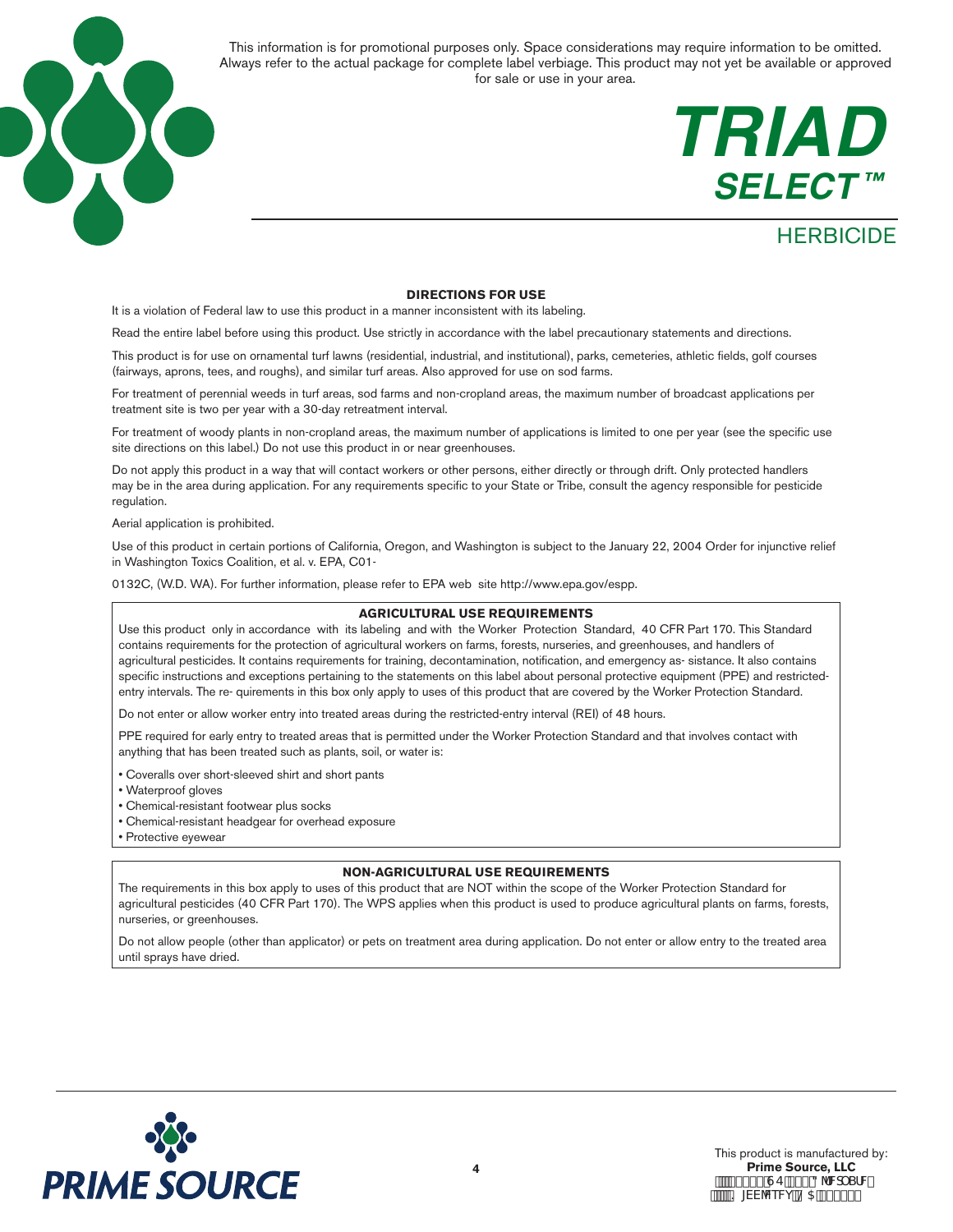



# **HERBICIDE**

### **SPRAY DRIFT MANAGEMENT**

A variety of factors including weather conditions (e.g., wind direction, wind speed, temperature, relative humidity) and method of application can influence pesticide drift. The applicator must evaluate all factors and make appropriate adjustments when applying this product.

#### **Droplet Size**

Use medium or coarser spray nozzles according to ASAE (Standard 572) definition for standard nozzles or a volume mean diameter of 300 microns or greater for spinning atomizer nozzles.

#### **Wind Speed**

Do not apply at wind speeds greater than 10 mph. Only apply this product if the wind direction favors on-target deposition and there are not sensitive areas (including but not limited to residential areas, bodies of water, known habitat for nontarget species, nontarget crops) within 250 feet downwind.

#### **Temperature Inversions**

If applying at wind speeds less than 3 mph, the applicator must determine if: a) conditions of temperature inversion exist, or b) stable atmospheric conditions exist at or below nozzle height. Do not make applications into areas of temperature inversions or stable atmospheric conditions.

#### **Susceptible Plants**

Do not apply under circumstances where spray drift may occur to food, forage, or other plantings that might be damaged or crops thereof rendered unfit for sale, use, or consumption. Sus- ceptible crops include but are not limited to cotton, okra, flowers, grapes (in growing stage), fruit trees (foliage), soybeans (vegetative stage), ornamentals, sunflowers, tomatoes, beans, and other vegetables, or tobacco. Small amounts of spray drift that might not be visible may injure susceptible broadleaf plants.

#### **Other State and Local Requirements**

Applicators must follow all state and local pesticide drift requirements regarding application of 2,4-D herbicides. Where states have more stringent regulations, they must be observed.

#### **Equipment**

All application equipment must be properly maintained and calibrated using appropriate carriers or surrogates. Do not apply with a nozzle height greater than 4 feet above the crop canopy.

#### **USE RESTRICTIONS**

- Do not use this product on or near desirable plants including within the drip line of the roots of desirable trees and shrubs, since injury may result.
- Do not apply directly to or near water, storm drains, gutters, sewers, or drainage ditches.
- Do not apply within 25 feet of rivers, fish ponds, lakes, streams, reservoirs, marshes, estuaries, bays, and oceans.
- Do not apply when windy (exceeds 10 mph).
- To prevent product runoff, do not overwater the treated area(s) or apply when raining or when rain is expected that day. Rinse applicator over lawn area only.
- Do not spray on dichondra, nor on lawns or turf where desirable clovers are present.
- Except as noted, use only lawn-type sprayers. Coarse sprays are less likely to "wind-drift". Use coarse spray droplets.
- Do not spray roots of ornamentals and trees.
- Do not exceed specified dosages for any area; particularly within the drip line of trees and other species.
- Do not apply to newly seeded grasses until well established.

Chemigation Statement: Do not apply this product through any type of irrigation equipment.

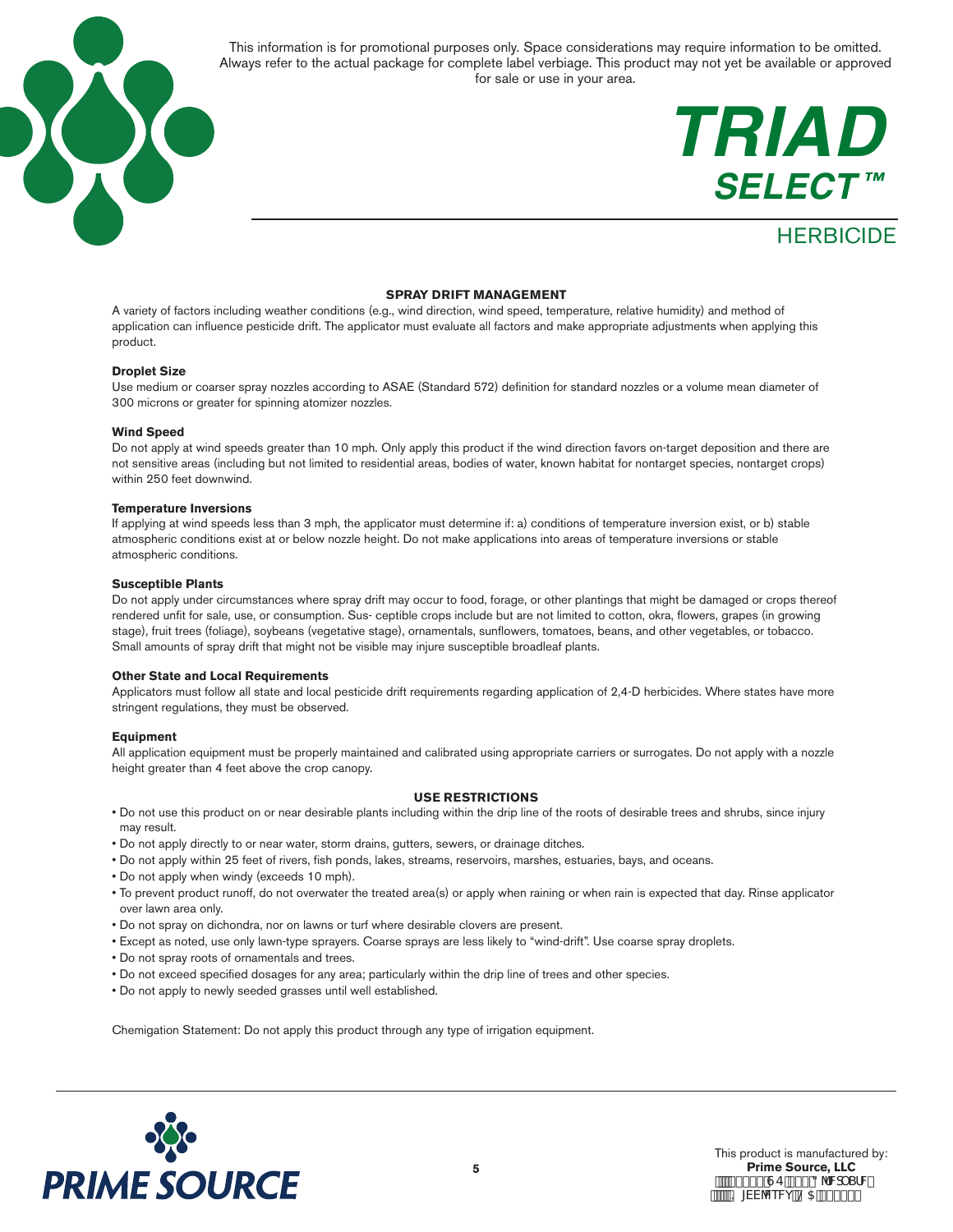

# *TRIAD SELECT ™*

# **HERBICIDE**

#### **USE PRECAUTIONS**

Avoid fine mist.

Avoid broadcast applications when air temperature exceeds 90°F.

Avoid mist to vegetables, flowers, ornamentals, shrubs, trees, and other desirable plants. Do not pour spray solutions near these plants.

When using small spot treatment applications in temperatures over 90°F, turf injury may occur.

When treating carpetgrass, avoid broadcast applications when air temperature exceeds 80°F. When air temperature exceeds 80°F, limit application to spot treatment only. Apply only to dormant St. Augustine (common, Raleigh, and Seville varieties grown in TX, LA, MS only) and dormant centipedegrasses (TX, LA, MS only).

Avoid applying during excessively dry or hot periods unless irrigation is used. For optimum results, turf should not be mowed for 1 to 2 days before and after application, do not apply if rain is expected within 4 hours after the application, and delay irrigation cycle for 24 hours. Reseed no sooner than 3 to 4 weeks after application of this product. Failure to observe all precautions may result in injury to turf and/or susceptible plants.

#### **FERTILIZER USE:**

This product can be mixed with some liquid fertilizers or liquid iron materials. Because liquid fertilizer and liquid iron differ in pH, free ammonia content, density, salt concentration, and percentage of water, a compatibility test is recommended prior to mixing in application equipment. All state and/or federal regulations relating to the application of liquid fertilizers or liquid iron and this product must be strictly followed.

## **WEEDS CONTROLLED**

| <b>Dandelion</b> | Lespedeza    | Poison Oak       | <b>Wild Carrot</b>               |  |
|------------------|--------------|------------------|----------------------------------|--|
| Dock             | Mallow       | Purslane         | <b>Wild Garlic</b>               |  |
| Ground Ivy       | Morningglory | Ragweed          | <b>Wild Lettuce</b>              |  |
| Heal-All         | Peppergrass  | Sheep Sorrel     | <b>Wild Onion</b>                |  |
| Henbit           | Pigweed      | Shepherd's Purse | Yarrow and other broadleaf weeds |  |
| Knotweed         | Plantain     | Speedwell        |                                  |  |
| Lambsquarters    | Poison Ivy   | Spurge           |                                  |  |
|                  |              |                  |                                  |  |

**TURF, ORNAMENTAL (golf courses, cemeteries, parks, sports fields, turfgrass, lawns, and other grass areas) and TURF (grown for seed or sod)**

|                                                                                       | <b>USE RATE</b><br>(FLUID OUNCES) | <b>SPRAY VOLUME</b><br>(GALLONS) | <b>USE RATE (PINTS)</b> | <b>SPRAY VOLUME</b><br>(GALLONS) |
|---------------------------------------------------------------------------------------|-----------------------------------|----------------------------------|-------------------------|----------------------------------|
| <b>SITE</b>                                                                           | PER 1,000 SQUARE FEET             |                                  |                         | <b>PER ACRE</b>                  |
| Bahiagrass,<br>Bluegrass, Common<br>Bermudagrass<br>Fescue<br>Ryegrass<br>Zoysiagrass | 1.1 to $1.5$                      | $0.5$ to $5$                     | $3$ to $4$              | 5 to 220                         |

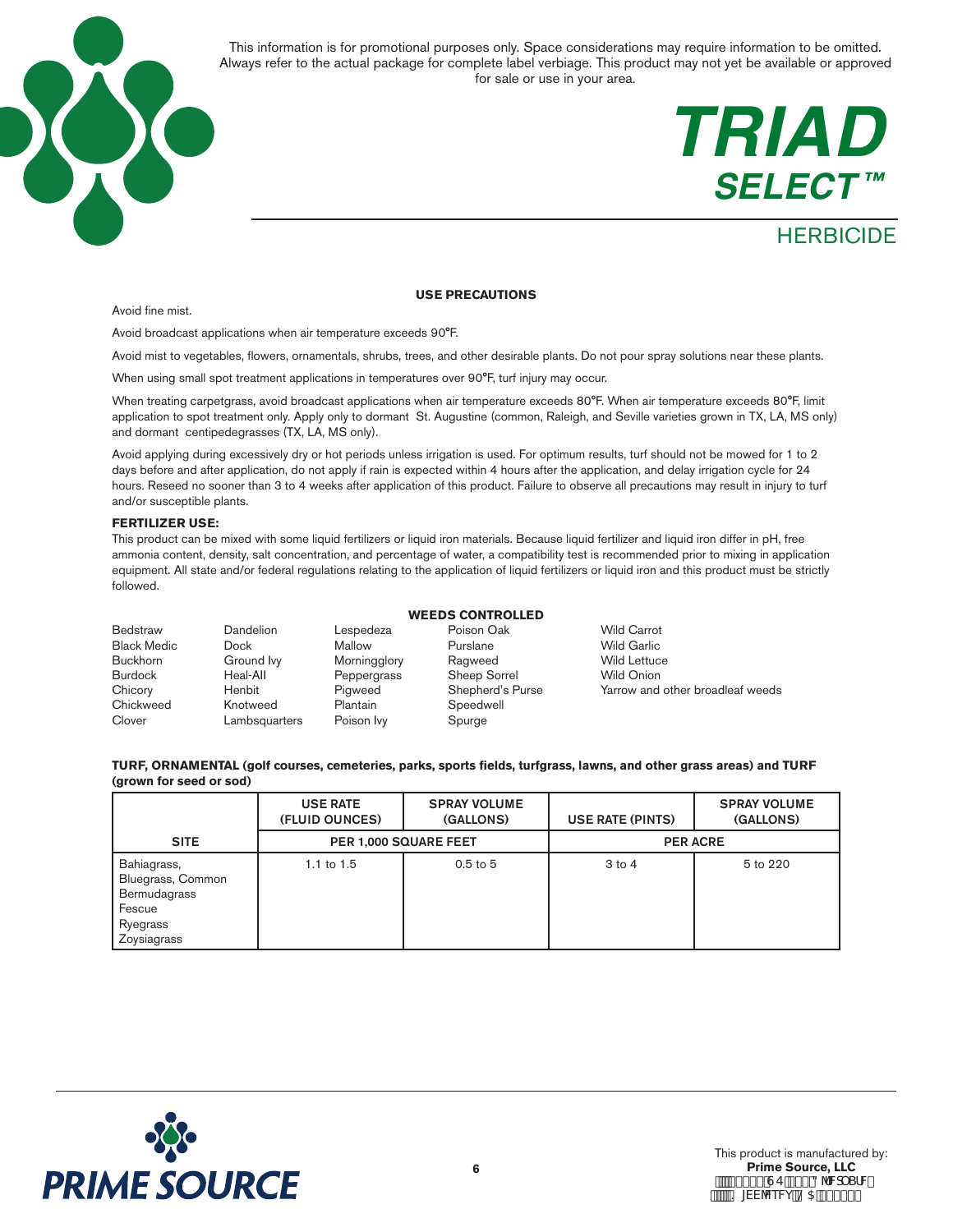



# **HERBICIDE**

|                                                                                                                                                                                                                                                                                                                                                                                                                                                                                                                                                                                                                                                                                                                           | <b>USE RATE</b><br>(FLUID OUNCES) | <b>SPRAY VOLUME</b><br>(GALLONS) | <b>USE RATE (PINTS)</b> | <b>SPRAY VOLUME</b><br>(GALLONS) |  |
|---------------------------------------------------------------------------------------------------------------------------------------------------------------------------------------------------------------------------------------------------------------------------------------------------------------------------------------------------------------------------------------------------------------------------------------------------------------------------------------------------------------------------------------------------------------------------------------------------------------------------------------------------------------------------------------------------------------------------|-----------------------------------|----------------------------------|-------------------------|----------------------------------|--|
| <b>SITE</b>                                                                                                                                                                                                                                                                                                                                                                                                                                                                                                                                                                                                                                                                                                               | PER 1,000 SQUARE FEET             |                                  | <b>PER ACRE</b>         |                                  |  |
| <b>USE DIRECTIONS:</b><br>Normal Applications: Use the labeled rate and spray volume listed above.<br>For Professional Lawn Maintenance: Higher water volumes may be used when tank mixed with a turf fertilizer. Follow fertilizer labels<br>for proper amount to add. Use reduced rates if the grass is stressed from heat or drought. Exercise care when applying during growth<br>stages from dormancy to green-up and from green-up to dormancy. Some temporary dis-coloration may occur on warm-season<br>grasses.<br>If Bermudagrass is Dormant: Up to 4 pints per acre may be used. Some hybrid bermudagrasses may be sensitive to this product.<br>Contact your local extension service weed control specialist. |                                   |                                  |                         |                                  |  |
| Dormant St. Augustine<br>(common, Raleigh, and<br>Seville varieties grown in<br>TX, LA, MS only)<br>Dormant<br>centipedegrasses<br>(TX, LA, MS only)                                                                                                                                                                                                                                                                                                                                                                                                                                                                                                                                                                      | 0.75 to 0.90 maximum              | $1$ to $5$                       | 2 to 2.5 maximum        | 40 to 200                        |  |
| <b>USE DIRECTIONS:</b><br>Use reduced rates if the grass is stressed from heat or drought. Exercise care when applying during growth stages from dormancy to<br>green-up and from green-up to dormancy. Some temporary discoloration may occur on warm-season grasses.                                                                                                                                                                                                                                                                                                                                                                                                                                                    |                                   |                                  |                         |                                  |  |
| <b>Bentgrass</b><br>(putting and bowling<br>greens)                                                                                                                                                                                                                                                                                                                                                                                                                                                                                                                                                                                                                                                                       | 0.67 maximum                      | 3.3                              | 1.8 maximum             | 145                              |  |
| <b>USE DIRECTIONS:</b><br>Apply on closely mowed bentgrass, preferably in May or mid-August through September. Slight turf yellowing will disappear after about<br>one week.<br>On closely mowed golf course fairways and tees or bowling greens, apply when weeds are actively growing and temperatures are low.<br>Exercise care to avoid over-application to prevent injury. Temporary discoloration may occur.                                                                                                                                                                                                                                                                                                        |                                   |                                  |                         |                                  |  |
| NOTE: Care should be taken to avoid overdosing bentgrass or injury may result. Large volumes of spray water (i.e., one fluid ounce in<br>5 gallons of water per 1500 square feet) will aid in obtaining uniform coverage. If hand-type sprayers are used, it is preferable to use<br>a single nozzle sprayer rather than a multiple nozzle boom as sideways application with a boom where the spray from more than one                                                                                                                                                                                                                                                                                                    |                                   |                                  |                         |                                  |  |

nozzle is allowed to fall on the same area will result in heavy local over-application and subsequent turf discoloration or injury. An adjuvant (nonionic surfactant of at least 80% active ingredient) may be included in the spray solution.

#### Ornamental Turf Restrictions:

- The maximum single application rate is 5 pints of this product (1.49 lbs. 2,4-D ae) per acre.
- The maximum yearly application rate is 10 pints of this product (2.97 lbs. 2,4-D ae) per acre.
- Make no more than two applications per year.
- Allow a minimum interval of 30 days between applications.

## Turf Grown for Seed/Sod:

- The maximum single application rate is 6.5 pints of this product (1.93 lbs. 2,4-D ae) per acre.
- The maximum yearly application rate is 13 pints of this product (3.87 lbs. 2,4-D ae) per acre.
- Make no more than two applications per year.
- Allow a minimum interval of 30 days between applications.

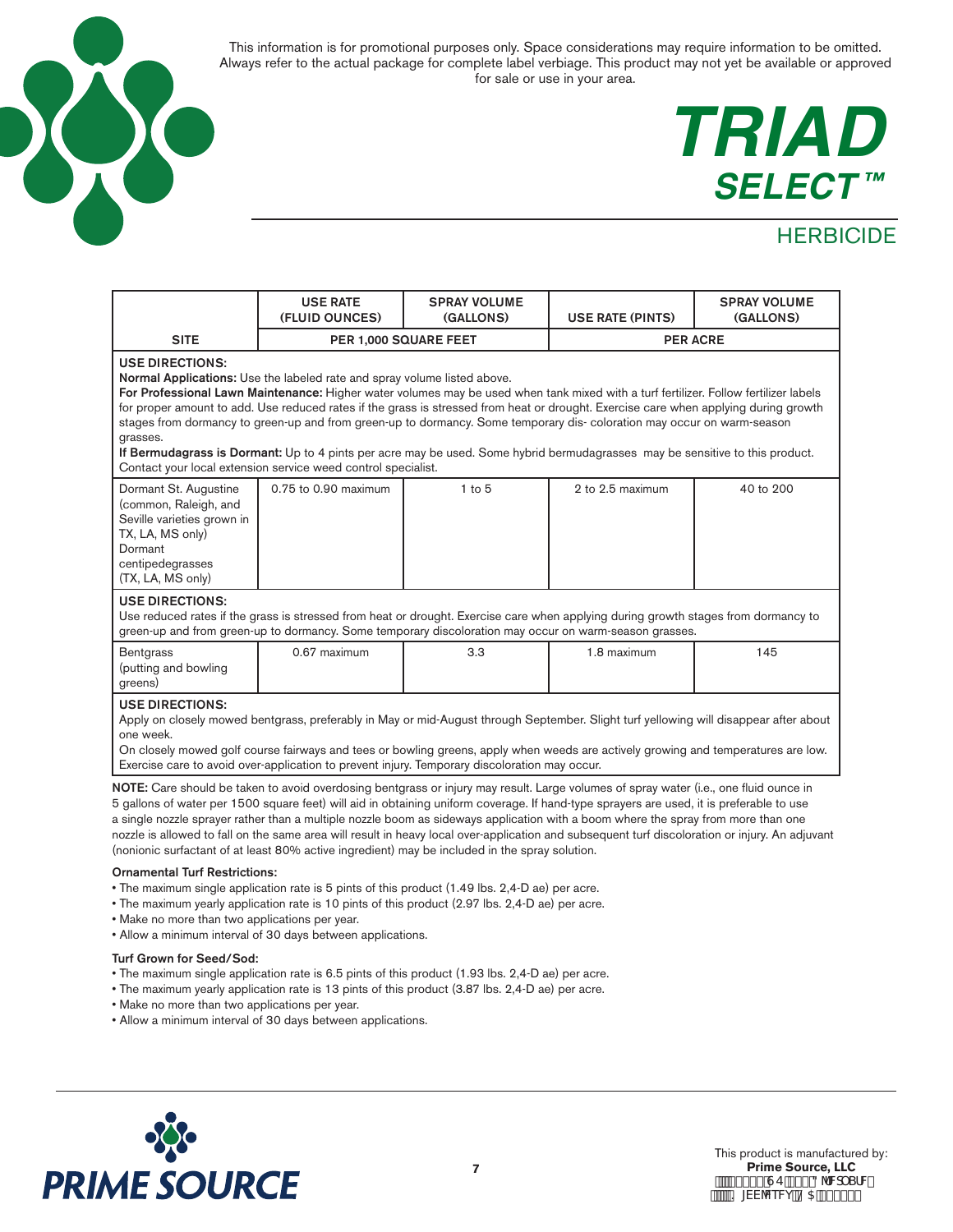

# *TRIAD SELECT ™*

# **HERBICIDE**

## **LOW VOLUME SPRAY APPLICATION EQUIPMENT**

|                                                                                                       |                                                  | <b>USE RATE</b>                              |                       |                                                                                                                                                                                                                                                               |
|-------------------------------------------------------------------------------------------------------|--------------------------------------------------|----------------------------------------------|-----------------------|---------------------------------------------------------------------------------------------------------------------------------------------------------------------------------------------------------------------------------------------------------------|
| <b>EQUIPMENT</b>                                                                                      | <b>APPLICATION</b>                               | <b>Fluid Ounces Per</b><br>1,000 Square Feet | <b>Pints Per Acre</b> | <b>USE DIRECTIONS</b>                                                                                                                                                                                                                                         |
| <b>Controlled Droplet</b><br>Applicators (CDA),<br>Atomizers, and Spinning<br><b>Disk Applicators</b> | Cool-season<br>grasses                           | 1.1 to $1.5$                                 | $3$ to $4$            | Use in sufficient water to assure coverage<br>(1 to 4 gallons of water per acre is normal<br>for this type of equipment). Do not overlap<br>spray patterns.                                                                                                   |
|                                                                                                       | Listed warm-<br>season grasses                   | $0.75$ to $0.9$                              | $2$ to $2.5$          | Use in sufficient water to assure coverage<br>(1 to 4 gallons of water per acre is normal<br>for this type of equipment), and follow<br>CDA spray instructions for cool-season<br>grasses. Use reduced rates if grass is<br>stressed from heat, drought, etc. |
| Lower Volume<br>Equipment                                                                             | Cool-season and<br>listed warm-season<br>grasses | 1.1 to $1.5$                                 | $3$ to $4$            | Use as little as 5 gallons of water per acre.<br>Use only application equipment that is<br>capable of spreading a uniform droplet<br>wetting each weed surface.                                                                                               |

## **NON-CROPLAND**

(Fence Rows, Hedge Rows, Roadsides, Ditches, Rights-Of-Way, Utility Power Lines, Railroads, Airports, and Industrial Sites) Applications to non-cropland areas are not applicable to treatment of commercial timber or other plants being grown for sale or other commercial use, for commercial seed production, or for research purposes.

Roadsides (including aprons and guardrails), rights-of-way and other similar non-crop areas:

For control of broadleaf weeds, mix at a rate of 1.5 to 3.39 quarts of this product per acre in enough water to wet all parts of the foliage. This may require 50 to 300 gallons of water per acre. This mixture will cover 43,560 square feet. Thoroughly saturate all weeds with spray mixture.

Apply anytime between the time when the plants come into full leaf (spring) to when the plants begin to go dormant.

Best results are obtained when the weeds are young and actively growing. Do not cut weeds until herbicide is translocated throughout the plant causing root death. For small broadleaf weeds, use the lower rate.

Heavy, dense stands require the higher rate with the high water volume. For small (spot) applications with small tank sprayers, apply at the rate of 4 ounces of this product per gallon of water and spray to thoroughly wet all foliage.

#### Annual/Perennial Control:

• Make no more than two applications per year.

• Allow a minimum of 30 days between applications.

For control of woody plants, apply to both stems and foliage anytime from the time foliage is fully matured to the time plants start to go dormant. All leaves, stems, and suckers must be completely wet to the ground for effective control. Regrowth may be anticipated on the more resistant species.

## Woody Brush:

Add 1 to 1.5 gallons of this product per acre to wet all parts of the brush foliage, stem, and bark. This may require up to 200 to 600 gallons of water per 43,560 square feet depending on the height and thickness of the brush. Mix thoroughly before spraying. The 1.3 to 1.5 gallon rate must only be applied as a spot treatment (an area less than 1,000 square feet).



This product is manufactured by: **Prime Source, LLC** #""\$' GE \$(& 31**Wd SfW** ? [WWW] @5\$)'')